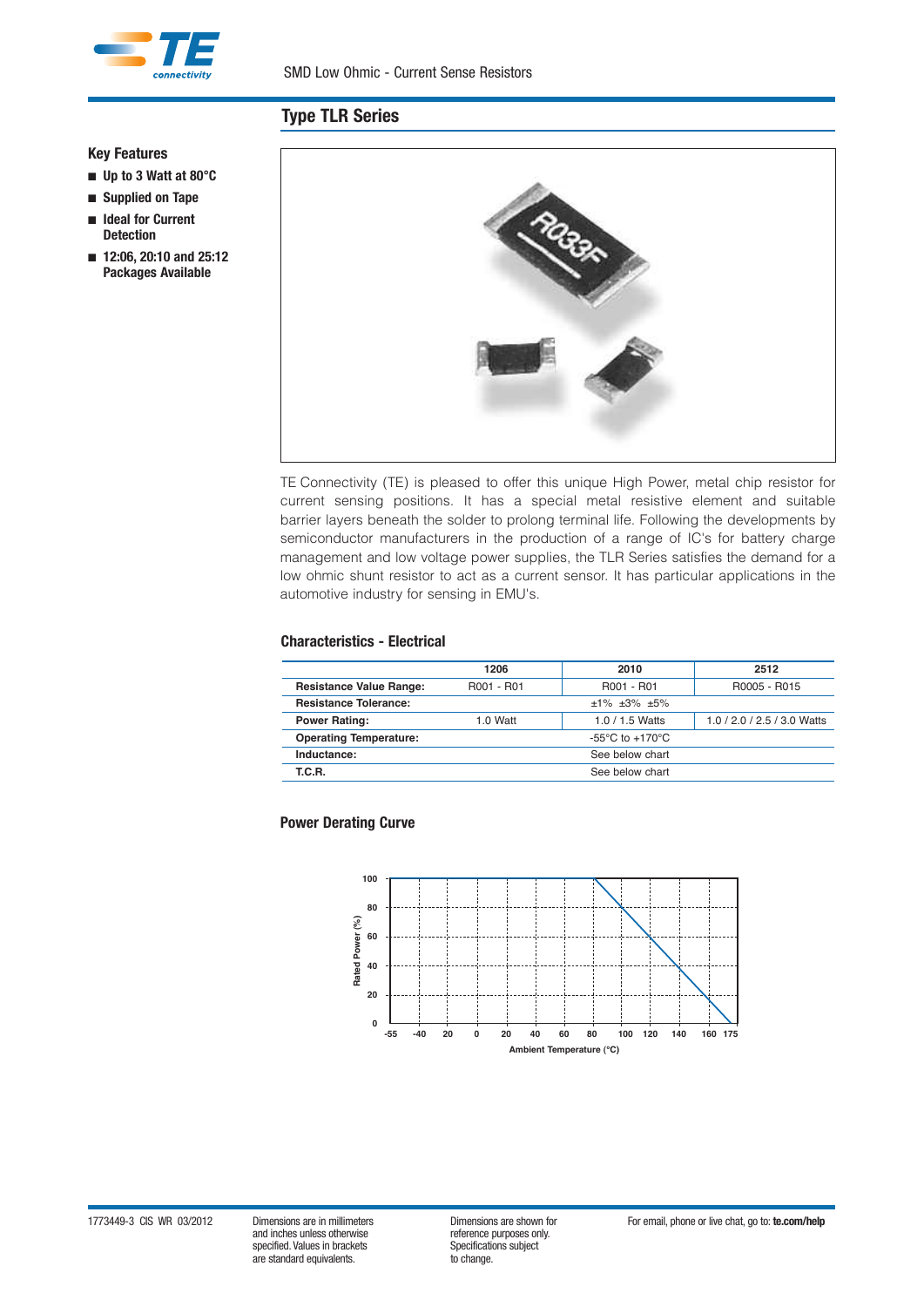

# **Type TLR Series**

### **Inductance Test**



# **Dimensions**



| Type         |     | W   | н   |     | <b>Reel Qty</b> |
|--------------|-----|-----|-----|-----|-----------------|
| TLR2B        | 3.2 | .6  | 0.6 | 0.5 | 2000            |
| TLR2H        | 5.1 | 2.5 | 0.6 | 0.5 | 2000            |
| <b>TLR3A</b> | 6.4 | 3.2 | 0.6 | 0.8 | 2000            |
|              |     |     |     |     |                 |

reference only. For exact Dimensions please see relevant drawing.

# **Standard Electrical Specifications**

| <b>Size</b> | <b>Power</b><br>Rating (W) | <b>Value Range</b><br>$(m\Omega)$ | <b>TCR</b><br>(ppm/°C) | Resistance<br>Tolerance $(\pm\%)$ |  |  |
|-------------|----------------------------|-----------------------------------|------------------------|-----------------------------------|--|--|
| 1206        | 1.0                        | $1.0 - 10$                        | 50                     | 1,3,5                             |  |  |
| 2512        |                            | $0.5 - 2.0$                       | 50                     |                                   |  |  |
|             |                            | $11 - 15$                         |                        |                                   |  |  |
|             | 1.0                        | $6.0 - 7.0$                       | 75                     | 1,3,5                             |  |  |
|             |                            | $4.0 - 5.0$                       | 100                    |                                   |  |  |
|             |                            | $2.5 - 3.0, 10$                   | 150                    |                                   |  |  |

1773449-3 CIS WR 03/2012 Dimensions are in millimeters Dimensions are shown for For email, phone or live chat, go to: **te.com/help**<br>and inches unless otherwise reference purposes only.<br>Specifications subject and inches unless otherwise specified. Values in brackets<br>
specifications subsections subsections subsections subjections subjections of the standard equivalents. are standard equivalents.